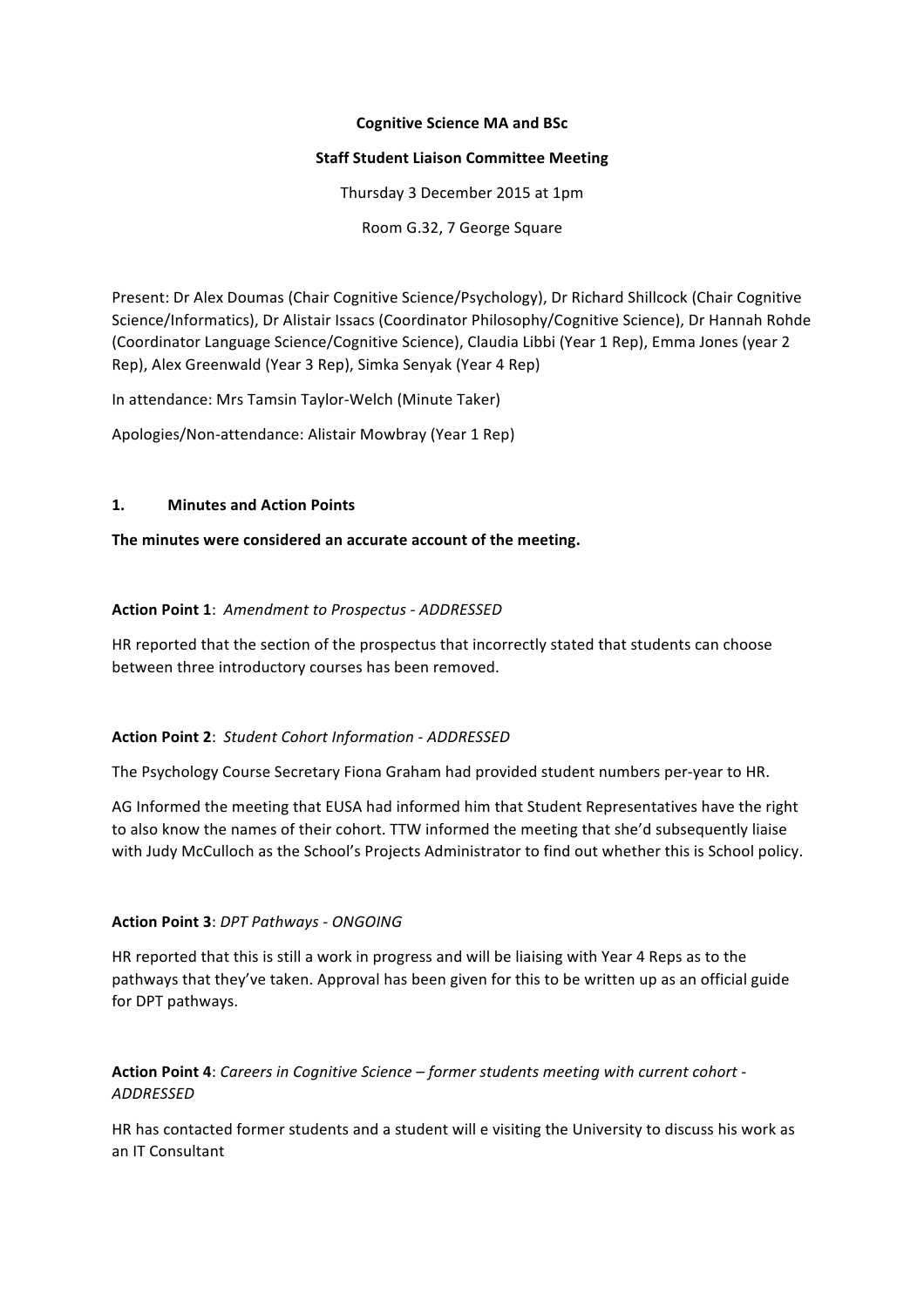# **2. Chairs' Report**

RCS informed the meeting that both he and Chris Lucas met to discuss *Introduction to Cognitive Science*. They're trying to get it to gel with the first semester course, rather than overlap. It was acknowledged that there is a small overlap of students that is manageable, but if the course expands this could be an issue. This is already apparent in Language Science. (Language Science is covered in Psychology 2, Linguistics and Philosophy.) Students benefit, however, as they gain different perspectives and ideology.

Informatics staff have noted that the course is over-assessed (Labs) and so are looking at reducing the number of labs and updating the programme handbooks accordingly.

## **3. Year 1 Feedback (BSc)**

CL reported that the BSc students felt that the labs were not very helpful, or structured well enough. This was a particular issue with the lab that was held until the topic of 'Beauty', where students were simply asked to look at a series of pictures and state whether they thought that the images were images of Beauty. No further explanation was given and no follow-up provided at the end of the lab.

Students also felt too stretched in some cases, during the lecture that involved to topic of Correlation. The lecturer presumed an in-depth knowledge that the students have yet to acquire.

Schools Informatics and PPLS don't work particularly well together. Informatics doesn't want to use Learn, which has posed problems, as students have had to get to grips with differing systems.

## **4. Year 2 Feedback**

## *Information on Year Abroad*

Students who wish to study abroad for their  $3^{rd}$  year have found that there is no individual Coordinator to go to and ask questions. Academics seem unsure as to which Higher Education Institutions to go to and in which country; they also don't appear to know what College will and will not permit (course-wise) and so students are not confident that they will be able to go abroad.

AD explained that the DPT is incredibly complicated regarding this and time needs to be taken when advising students to ensure that students are not misled. RCS stated that someone in Informatics should be able to coordinate this.

Action: Staff in the School of PPLS and Informatics to liaise with the International Office and draw up a super-set of HEIs

## **Action**: Staff to draw up a strong DPT pathway

RCS suggested that a starting point would be to obtain the list of HEI's that the School is already linked to and pass this to the students. AD highlighted how competitive places are and that CogSci students would be vying for a place that Psychology and Linguistics students would be applying to.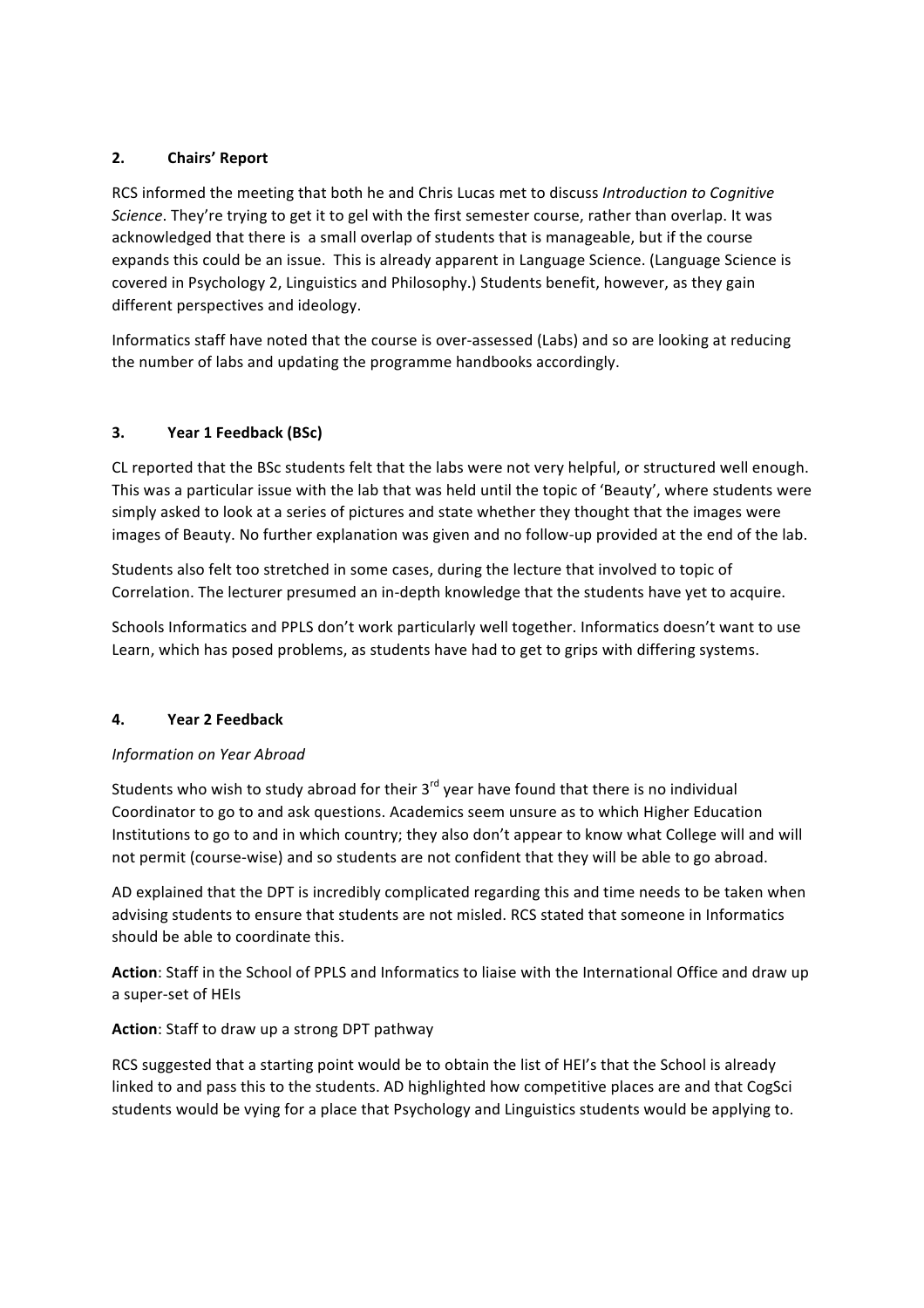SS stated that when she had a (cursory) look, the USA was really the only place to study, so focus when hunting should also be to find places in Europe and to emphasise the spread of Cognitive Science.

AD informed the meeting that there should be some form of flexibility as regards entrance requirements that benefits the Cognitive Science students because Cognitive Science doesn't have the prescribed requirements that Psychology has.

HR agreed, and stated that a pathway that includes Study Abroad should be included in the new Cognitive Science pathways that are being created.

## *Psychology of Statistics*

The timetabling of this course for Cognitive Science students is an issue. AD reminded the meeting that as Psychology 2 will be split into two 20-credit courses next year, the issue of the 40-credit Psych' course pushing out the 40-40-40 'ideal' (where a student undertakes 40 credits worth of their studies in the 3 subject areas of Philosophy, Psychology and Language Sciences each year) when covering subjects will not be an issue in future.

Under the new Psychology programme, students will be able to take Psychology 2a, or 2b and then undertake the Statistics course.

SS reinforced the need to undertake Statistics. AD felt that students who've undertaken Informatics' courses (of which statistics is a part) at pre-Hons will be fine when entering Year 3.

#### **5. Year 3 Feedback**

#### *Cognitive Science Handbook*

The Year 3 students have stated the need for a Handbook that has all information as to how things work and what students can do (course-wise). AD informed the meeting that the pathways, once developed will be uploaded to the School web page.

#### *The need for a Cognitive Science Coordinator*

The meeting agreed that ideal would be to have an academic who straddles both Schools. Students wish to have someone who can tell them what can and cannot be done. RCS informed the meeting that it's been done in a distributive way, due largely to the small number of students.

Students reported that when they've approached Informatics with pathway options and have been told 'no' by staff, simply because there are no written rules or guidelines. Staff are afraid any other answer may result in College and the student complaining after the event when it is deemed that something shouldn't have been permitted.

RCS suggested that things will crystalize once the trajectories are drawn up. The meeting agreed that a Personal Tutor/Coordinator who has a Cognitive Science handbook to refer to would be ideal.

The general feeling from Cognitive Science students is that they don't feel a part of Informatics  $$ again due to their low student numbers.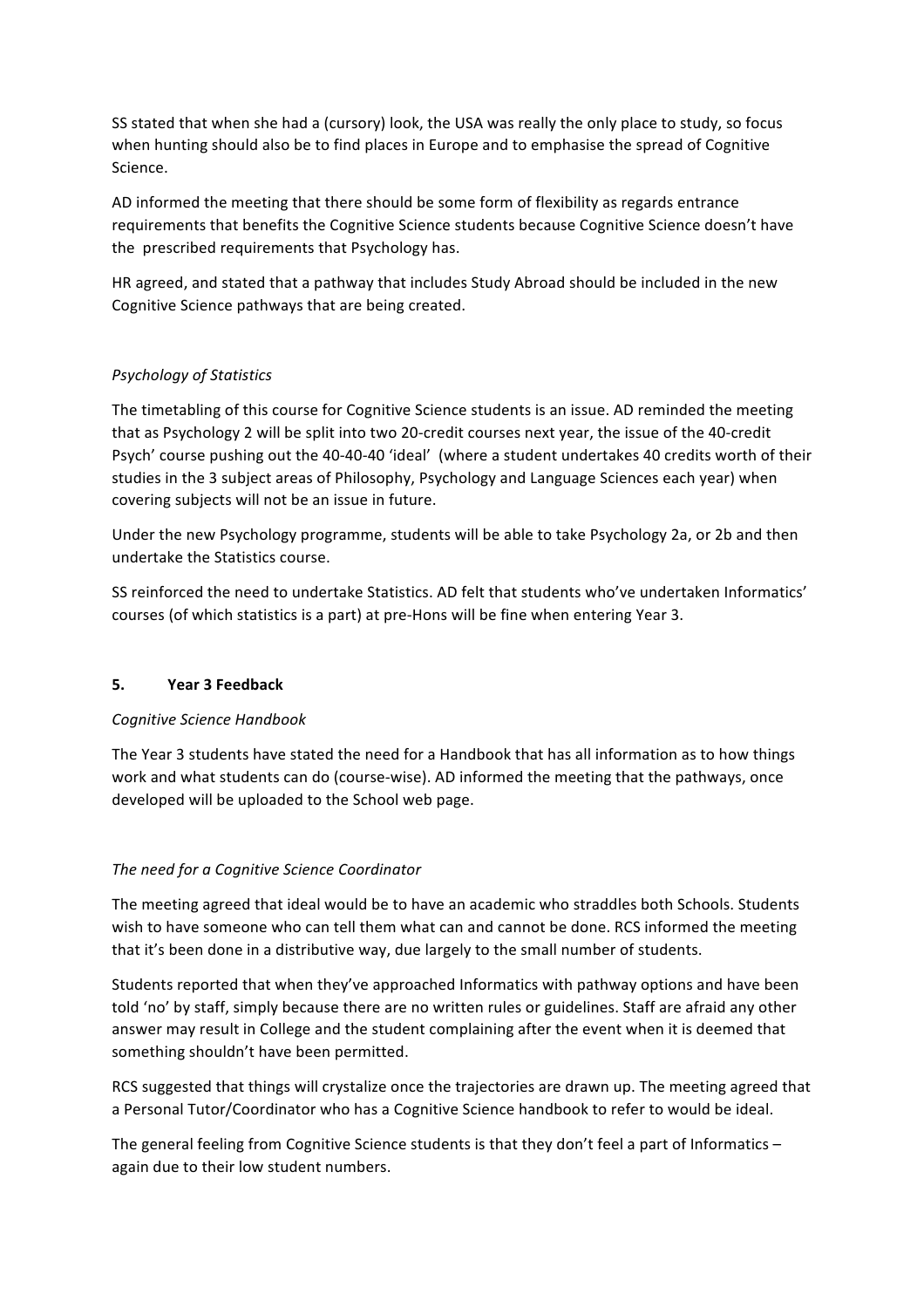AD stated that the bringing of two disenfranchised groups together and working as one would be hugely beneficial to students and strengthen the bridge between the two Schools. (Informatics doesn't have Student Staff Liaison Committee meetings, so it's even more important for BSc students to have their voices heard during this SSLC.)

Action: Staff to Liaise with Hons convenor to find out whether this would be feasible to draw up a handbook. 

## *Being kept abreast of changes made to the degree*

Current students need to know how the degree has changed. AD agreed that with the actions they are implementing ALL students will be notified of the changes being made and there will be a clear understanding through the years as to how students progress through the degree.

# **6. Year 4 Feedback**

Students struggle with timetable clashes, due to the fact that not all Courses have the timetable information when advertised on EUCLID. It was explained that this was invariably due to the Course Secretaries not having information from the Organisers by the EUCLID deadline.

Similarly when it comes to signing up for courses when students are required to submit their applications CogSci students struggle, as they have to look through all the courses; form deadlines are also different.

AI informed the meeting as to how they go through selection (prioritising final year students, etc).

Action: AI to ensure that Cognitive Science students have priority over key courses for them.

EUSA has stated that students have the right to know the students names.

**Action:** TW to liaise with Judy McCulloch

How the classes work and how the degree works, and who's who?

Nobody knows. Reinforced the need for a handbook..one that covers all 4 years and a Personal Tutor that covers all 4 years/has a knowledge and understanding of Cognitive Science both BSc and MA and in all subject areas.

RCS led students back to trajectories.

## **7. Any Other Business**

RCS and AI as Chairs of the meeting put it to those present to increase the length of the meeting from 1hr to 1.5hrs. The meeting agreed that this makes sense, as there's a struggle to get through all items satisfactorily.

**Action:** TW to change the bookings for 11 February and 24 March from 13:00 to 14:00 to 12:30 to 14:00.